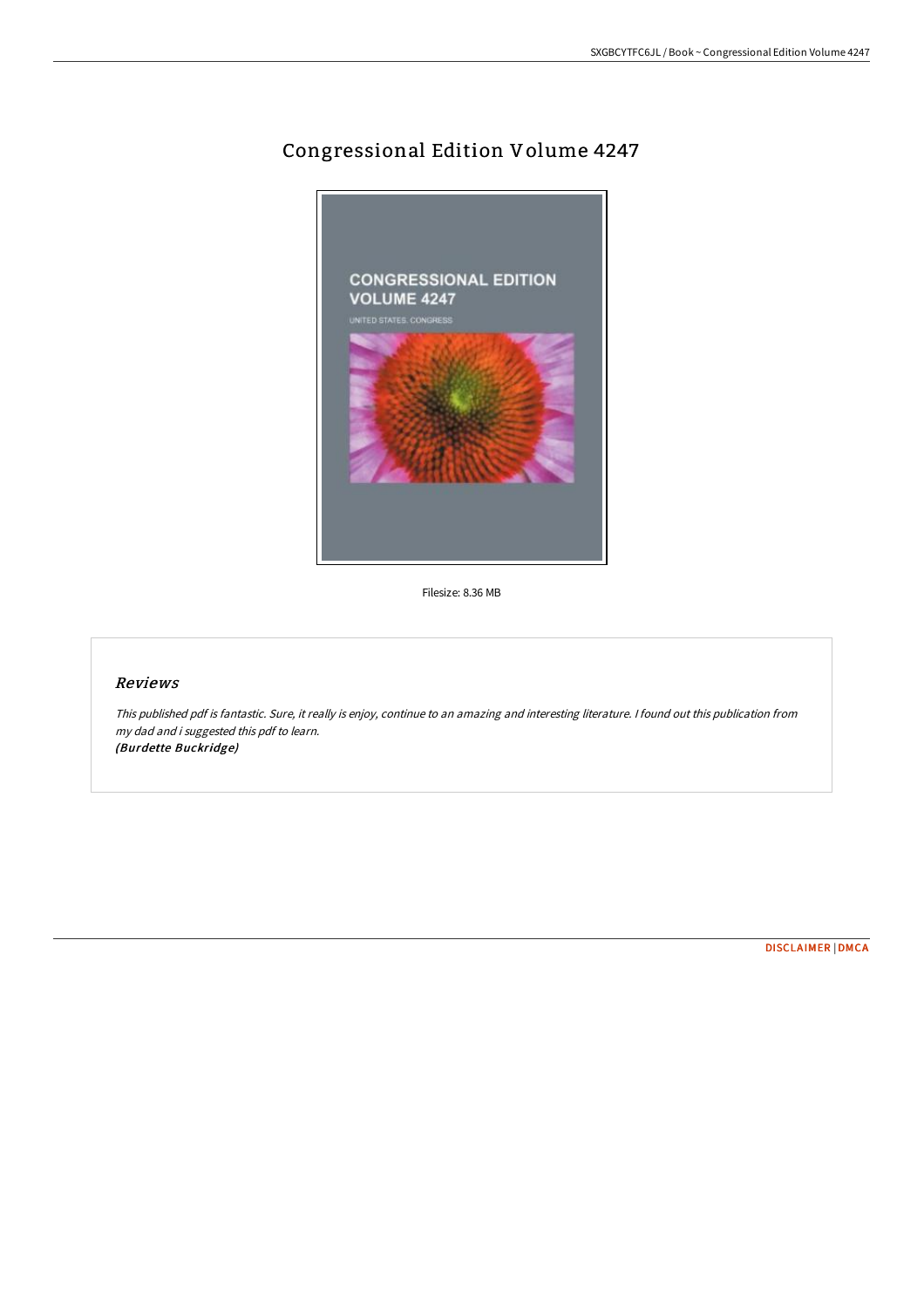## CONGRESSIONAL EDITION VOLUME 4247



To get Congressional Edition Volume 4247 PDF, please access the link below and save the ebook or gain access to other information which are have conjunction with CONGRESSIONAL EDITION VOLUME 4247 ebook.

Rarebooksclub.com, United States, 2012. Paperback. Book Condition: New. 246 x 189 mm. Language: English . Brand New Book \*\*\*\*\* Print on Demand \*\*\*\*\*.This historic book may have numerous typos and missing text. Purchasers can download a free scanned copy of the original book (without typos) from the publisher. Not indexed. Not illustrated. 1902 Excerpt: .provided for in this Act, such alterations and improvements as may be necessary for the purposes of the institution and the suitable accomodation of the inmates, and he shall properly furnish and equip the same; Provided, that such alterations, improvements, equipments and furnishing shall be in accordance with plans and estimates of the cost thereof, to be prepared by the President of the Board of Public Works and the Director of Charities and approved by the Executive Council. And to carry into effect the provisions of this section, the sum of five thousand dollars, or so much thereof as may be necessary, is hereby appropriated out of any money in the Treasury not otherwise appropriated, the same to be immediately available and to be expended by the Disbursing Officer of the Board of Public Works under the direction of the Commissioner of the Interior. ADMISSION. Section 0. That all applications for admission to said asylum shall be made to the Director of Charities, who shall inquire into the condition of such applicants, and if upon inquiry it shall be found that the applicant is poor and destitute, that he or she is unable to earn a livelihood, that he or she has no relative or person whose duty should be to care for him or her, and that the said applicant is dependent upon public or private charities lor his or her maintenance, then the said Director of Charities shall admit said applicant into the said...

⊕ Read [Congressional](http://techno-pub.tech/congressional-edition-volume-4247-paperback.html) Edition Volume 4247 Online B Download PDF [Congressional](http://techno-pub.tech/congressional-edition-volume-4247-paperback.html) Edition Volume 4247